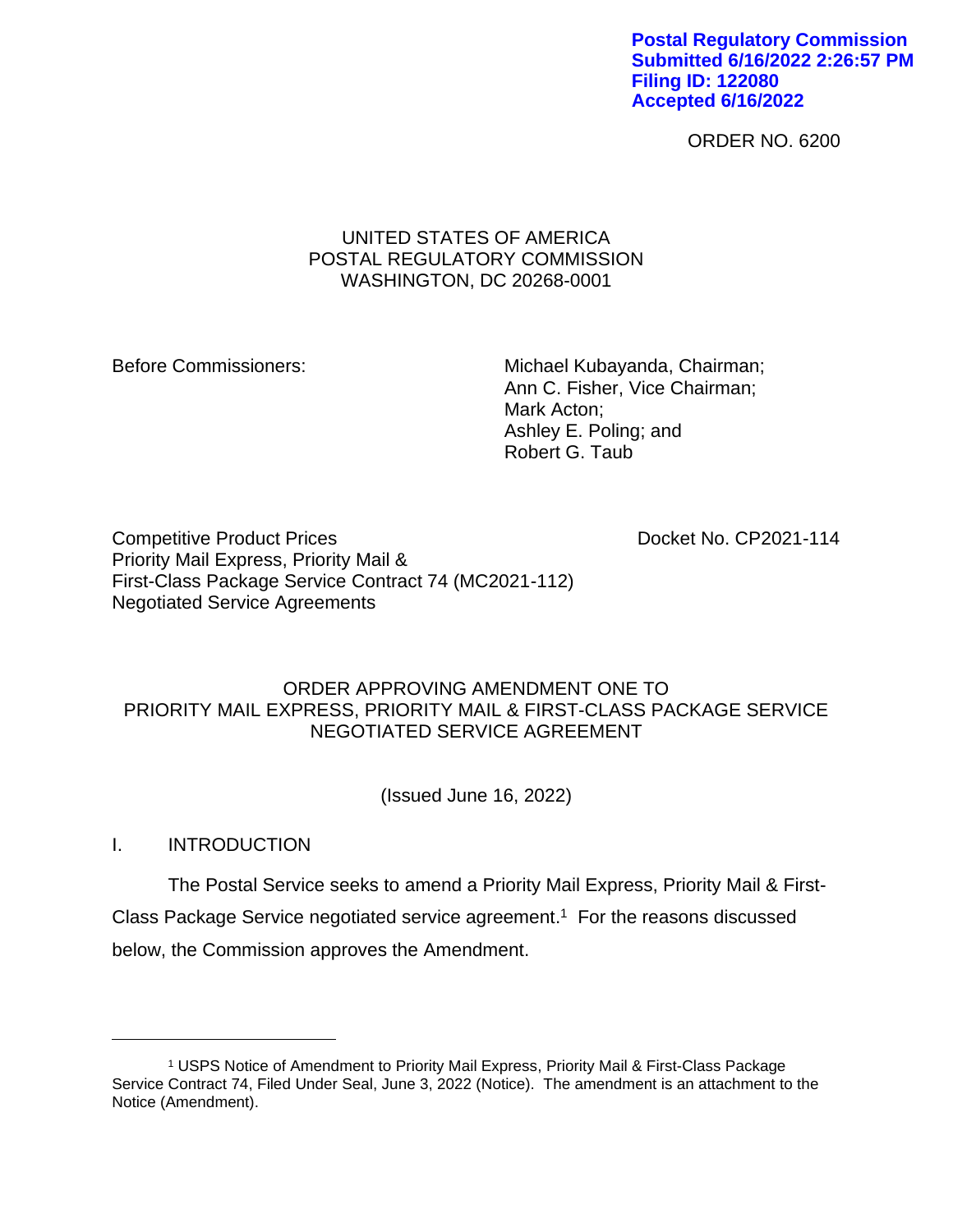#### II. BACKGROUND

In Order No. 5943, the Commission approved the Priority Mail Express, Priority Mail & First-Class Package Service Contract 74 negotiated service agreement (Existing Agreement).<sup>2</sup> On June 3, 2022, the Postal Service filed notice that it has agreed to the Amendment to the Existing Agreement. On June 7, 2022, the Commission issued a notice reopening this docket to consider the Amendment, appointing a Public Representative, and providing interested persons with an opportunity to comment.<sup>3</sup>

The Postal Service intends for the Amendment to become effective one business day after the date that the Commission completes its review of the Notice. Notice at 1. The Postal Service filed supporting financial documentation and a certified statement, as required by 39 C.F.R. § 3035.105. *Id.*

### III. COMMENTS

Comments were filed by the Public Representative.<sup>4</sup> No other person submitted comments. The Public Representative reviewed the Amendment, and the financial model filed under seal. PR Comments at 2. Based on that review, she concludes that the Existing Agreement, as amended, should continue to generate sufficient revenue to cover costs and satisfy 39 U.S.C. § 3633(a). *Id.* She notes that the Commission will have an opportunity to annually review the financial results for the contract for compliance with 39 U.S.C. § 3633(a). *Id.*

<sup>2</sup> *See* Docket Nos. MC2021-112 and CP2021-114, Order Adding Priority Mail Express, Priority Mail & First-Class Package Service Contract 74 to the Competitive Product List, July 21, 2021 (Order No. 5943).

<sup>3</sup> Notice Initiating Docket(s) for Recent Postal Service Negotiated Service Agreement Filings, June 7, 2022.

<sup>4</sup> Public Representative Comments on USPS Notice of Amendment to Priority Mail Express, Priority Mail & First-Class Package Service Contract 74, June 14, 2022 (PR Comments).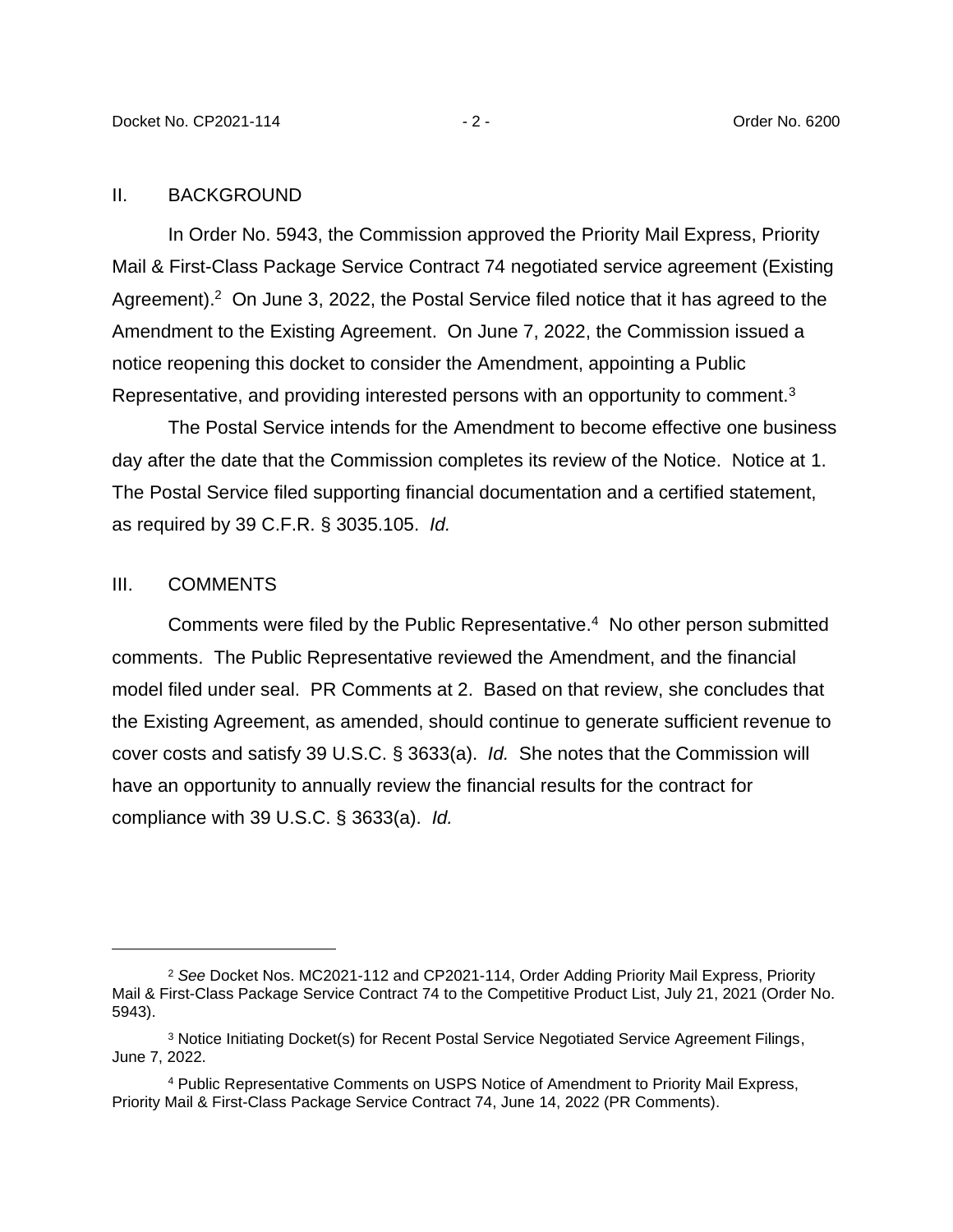### IV. COMMISSION ANALYSIS

The Commission has reviewed the Notice, the accompanying materials filed under seal, and the comments filed by the Public Representative.

*Cost considerations.* The Commission reviews competitive product prices to ensure that each product covers its attributable costs, does not cause market dominant products to subsidize competitive products, and contributes to the Postal Service's institutional costs. 39 U.S.C. § 3633(a); 39 C.F.R. §§ 3035.105 and 3035.107. As long as the revenue generated by the product exceeds its attributable costs, the product is unlikely to reduce the contribution of competitive products as a whole or to adversely affect the ability of competitive products as a whole to contribute an appropriate share of institutional costs. In other words, if a product covers its attributable costs, it is likely to comply with 39 U.S.C. § 3633(a).

The Amendment revises terms pertaining to surcharges, fees, and time-limited price changes, in addition to revising terms pertaining to appeals. Notice, Attachment A at 1-2.

Based on a review of the record, the Commission finds that the Existing Agreement, as amended, should cover its attributable costs. 39 U.S.C. § 3633(a)(2). For this reason, it finds that the Existing Agreement, as amended, should not result in competitive products as a whole being subsidized by market dominant products, in accordance with 39 U.S.C. § 3633(a)(1). Similarly, it finds the Existing Agreement, as amended, is unlikely to prevent competitive products as a whole from contributing an appropriate share of institutional costs, consistent with 39 U.S.C. § 3633(a)(3). *See also* 39 C.F.R. § 3035.107(c). Accordingly, a preliminary review of the Amendment indicates it is consistent with section 3633(a). The Commission will continue to review the cost coverage of the Existing Agreement, as amended, in its Annual Compliance Determination to ensure that rates cover costs.

*Other considerations.* The Postal Service states that the Amendment shall become effective one business day after the date that the Commission completes its review. Notice at 1.